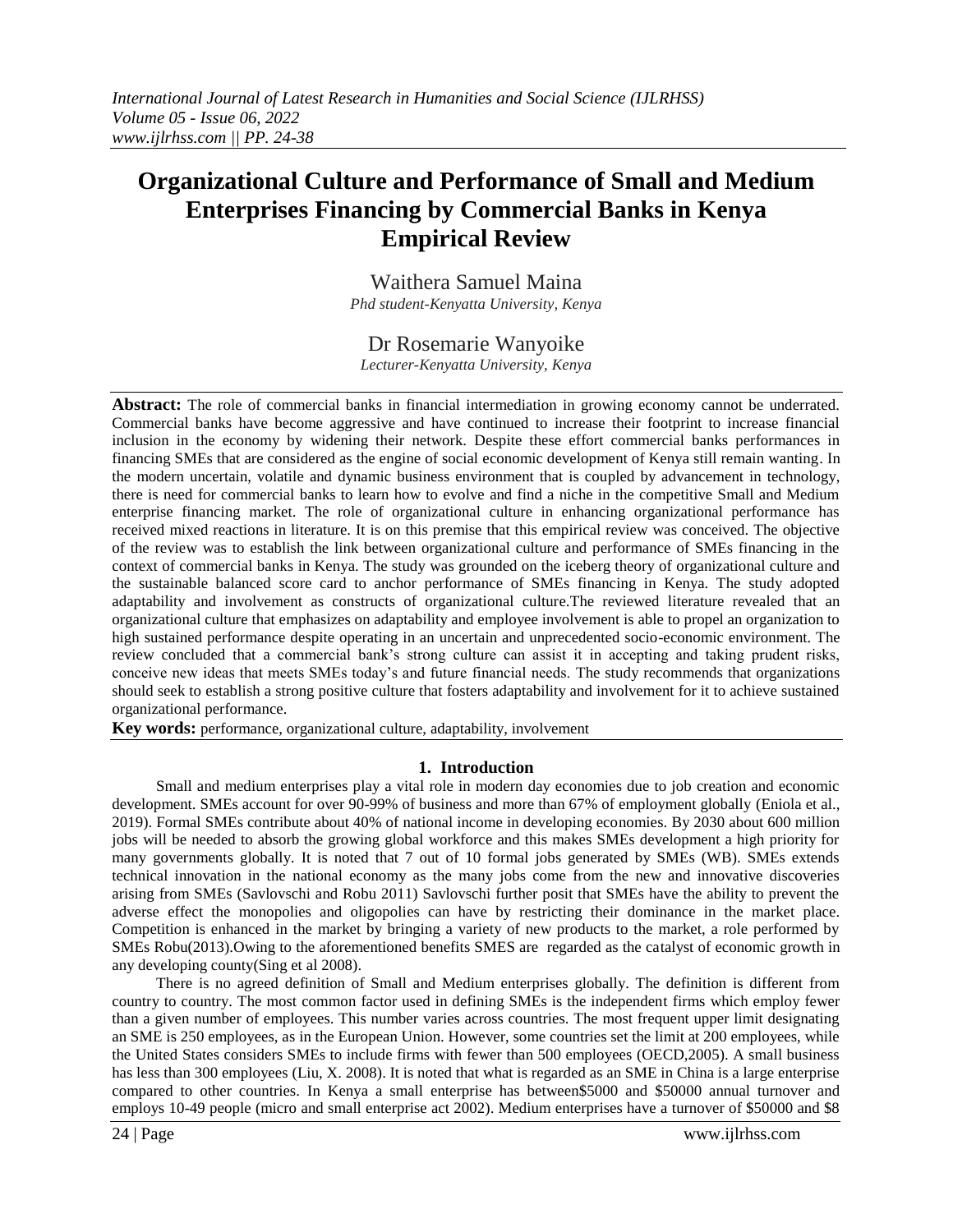million and employ 50-99 people.

SMEs are the majority businesses in China and are a key to its economic development as they attribute 99.6% of China companies to SMEs, offer more than 90% of jobs and hold more than 70 per cent of patents. The companies give more than 60 per cent of county's GDP and contribute more than 50 per cent of the taxes (Guo et al 2017). In India SMEs contributed 28.77 percent of the GDP in 2016 and constitutes over 80% of the total number of industries and produce over 8000 value added products. In South Africa SMEs contributes 34% to the GDP and make up 90 % of formal business ( CollinS ,T;2019). SMEs make up 97% of the total entrepreneurial activities in Nigeria and are attributed to 87% employment and a meager 10%contribution to the GDP(Eniola et al., 2019).

SMEs constitutes 98% of all businesses in Kenya, creating 30% of all jobs annually as well as contributing 3% in GDP.(CBK,2017) . SMEs are recognized to support the Kenyan economy by contributing to industrialization and income generation. To realize the Kenyan vision 2030 for the country to be an industrialized and be a middle income nation that provide a high quality life to all citizens by 2030, the role of SMEs is deeply rooted in the economic blueprint (Miranville, 2020).United Nation 2030 Agenda for Sustainable Development urges the international communities to encourage the formalization and development of micro, small and medium sized enterprises. Despite this benefits SMEs globally encounter a lot of challenges; access to finance, lack of training, inadequate government regulation, infrastructure, market and technology (Ogbokor&Ngeendepi, 2012).

Empirical evidence identifies the challenges experienced by SMEs in Africa as access to finance, electricity supply, poor management, lack of competency, negative perception, access to reliable information, lack of government support and corruption (Hatega,2007,WB,2010,WB2006, Sha et al,2013, Muriithi,2013,Boen et al, Benzing& Chu,2012 ).In light of the importance of SMEs a study was conducted to rank the challenges encountered from the most difficult to the least. Access to finance was ranked as the most difficult in starting and running a business followed by access to market, pricing of products or services, obtaining payment for outstanding invoices, dealing with legal or government or administrative matters, obtaining and paying for business permits, finding suppliers and being alone as entrepreneurs respectively(Spaggiari, 2018) In cognizant of this fact the government of Kenya has instituted measures in supporting the SMEs. Enactment of the Micro and Small Enterprises Act 2002, establishment of youth and women fund, promotion of "Buy Kenya Build Kenya" as well as supporting the Technical Vocational Education and Training institution. The Banking (amendment) Act 2016 that introduced interest rate cap was meant to improve access to finance. Viffa Consult 2018, established that SMES find it very difficult (32%), difficult (45%), normal (5%) and neither difficult nor easy (17.5%) to access finance from financial service providers. The study also revealed that out of the SMEs that had managed to access credit, 22.5% borrowed from commercial banks,22.5% from saccos,16.67% mobile money,11.11% loan sharks 40% from family, friend and owners. The finances sought could be utilized for expansion, marketing, and purchase of new equipment, new product development and processing existing business orders.

Many studies have focused on the challenges SMEs face in accessing credit from the SMEs perspective. Little empirical evidence focus on the supply side; why commercial banks find it difficult to serve the SMEs. From the commercial banks perspective, the pain points the banks face include credit risk, external environment, technology adoption, client engagement, competition, lack internal capacity, scaling, funding, SME capacity building, product design partnerships and strategy alignment(WB,2018). Ekpu Victor (2016) did a study on the determinant of Bank involvement with SMEs and found that on the supply side bank's organizational structure, risk appetite, cost factors, market structure, type of lending technology adopted and the lending infrastructure affected their performance.

Commercials banks have individually and collectively taken organizational development intervention that aim at strategically aligning themselves to the market. SMEs offer a great opportunity for commercial banks in Kenya. Since the interest rate cap in 2016 the performance of commercial banks has declined. In 2017, 23 out of 43 commercial banks reported negative growth in profitability while in 2018, 18 institutions reported negative growth in profitability for a second consecutive year (TBK,2017, TBK2018). Banks in Kenya have continued to employ strategic interventions that include mergers and acquisition, corporate rebranding (change of corporate colors and logos) as well as reframing the corporate mission without bearing fruits. Organizational culture has been identified to influence performance in telecom industries in Pakistan (Mashal,A&Saima S,2017).This study seek to fill the gap in knowledge by establishing the relationship between organizational culture and performance of SMEs financing by commercial banks in Kenya.

Organizational culture has been defined as a pattern of shared basic assumptions that was learned by a group as it solved its problems of external adaptation and internal integration, that has worked well enough to be considered valid and therefore to be taught to new members as the correct way to perceive, think and feel in relation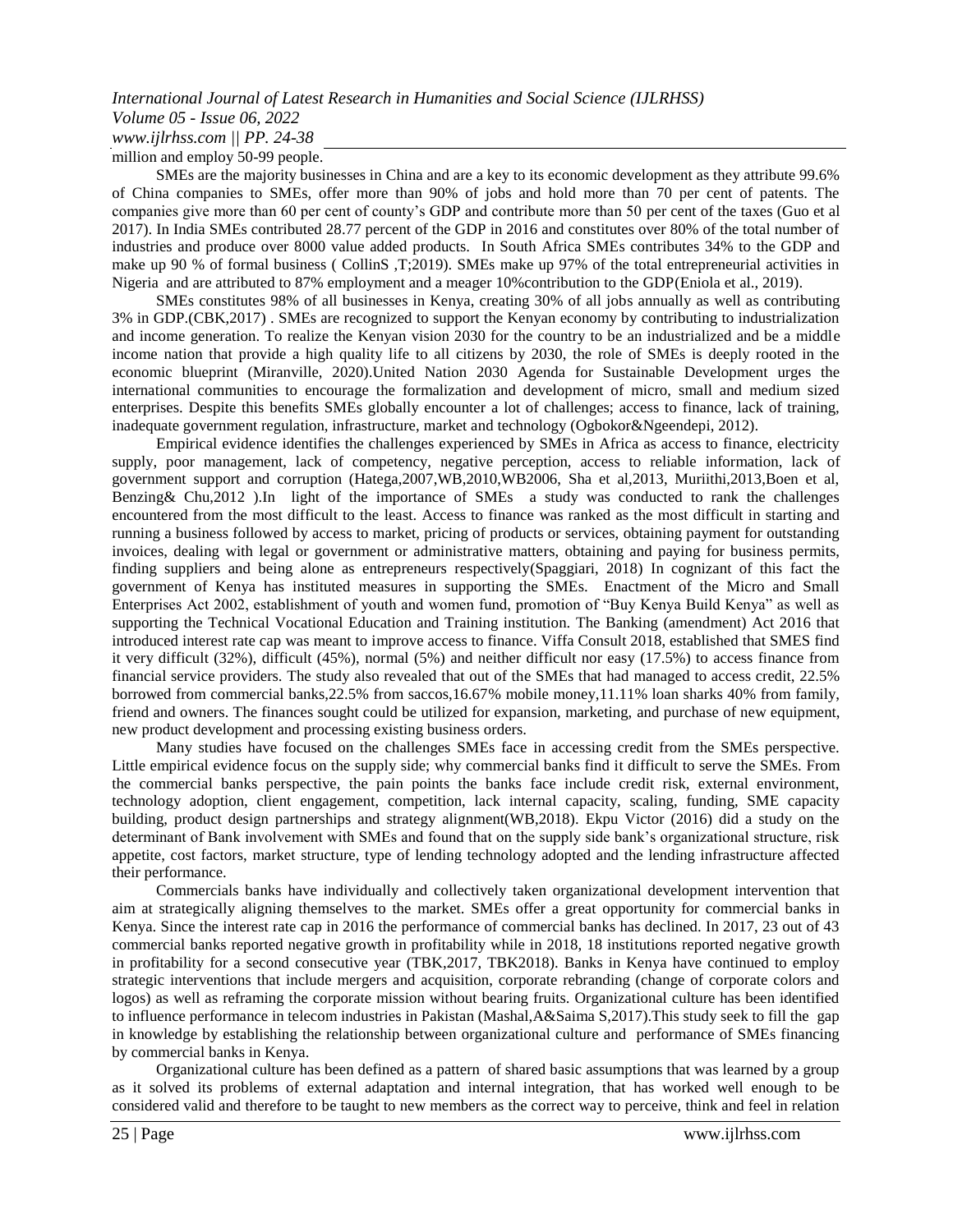to those problems(Valas& Raghunathan, 2018). Fitria, (2018) posits that organization culture is a collection of norms and values that govern the way people act and behave in the organization. Organizational culture is defined based on four traits; involvement, consistency, adaptability and mission(Denison & Mishra, 1995b).Involvement and adaptability are indicators of flexibility, openness and responsiveness and are strong indicators of growth while consistency and mission are measures of integration , direction and vision and are predictors of profitability(Denison & Mishra, 1995a).Involvement and adaptability has an external focus while consistency and involvement have an internal focus. (Cameron & Quinn, 1999) came up with dimensions of organizational culture as market culture, adhocracy culture, clan culture and hierarchy culture. Market culture is concerned with goal achievement and the organization is characterized by emphasis on productivity, effectiveness competitiveness and result optimization; any relationship is viewed to with market terms and in transactions. Adhocracy culture is viewed as dynamic, original, entrepreneurial, innovative, risk taking, prepared for change, aggressive and flexible. Clan culture is family oriented, trustworthy closeness, empowerment and community oriented while hierarchy culture is featured with high level of bureaucracy, driven by rules; the organization is highly structured and control emanates from a chain of command that is very strict(Felipe et al., 2017).

There are a total of 39 commercial banks in Kenya; 2 local public commercial banks(5.1%), 20 local private commercial banks (51.3%) and 17 foreign commercial banks(43.6) with a total net assets of 5.4 trillion as per December 2020.Nine large banks had combined market share of 74.55%, Nine medium sized with 17.21% market share and 21 small banks with a combined market share of 8.24% (CBK,2020).It has been established that commercil banks have to play a pivotal role in the realization of Kenya's Vison 2030 through the re-allocation of resources: from depositors to investors through the lending mechanism.According to CBK (2020) financial institutions had lent ksh638 billions to MSMEs by December 2020, commercial banks had lent ksh605 billion(95%) while microfinance had lent 33 billions(5%) that shows the role the commercial banks can play in supporting SMEs.The government has continued to scale its effort in supporting the commercial banks in order for them to increase their banking support to the SMEs.The deposits for SMEs held by commercial bank was ksh577.6 billions(14%) out of the entire liabilities held by commercial banks.The total income generated from SMEs declined from 74.1 billions(20.7% of the banking sector's total income) in 2017 to 66.8 billions(11.3%) within a period of three years(CBK, 2020).In the realization that the commercial banks have a key role in thriving of the economy,the government through the Central Bank has encouraged the commercial banks to be innovative and leverage on technology to come up customer centric products that will increase SMEs uptake of formal finance.Commercial banks have different organizational culture orientations that is identified to shape the approach that firm's approach the market.A good organizational culture enable an organization to withstands crises by harnessing the necessary knowledge resources that results to efficient , effective processes and innovations that mainatin a firm's sustained competitive growth and continuity(Imron et al., 2021).This emperical review seek to establish the relationship between the organizational culture and performance of SMEs finacing by Commercial Bank in Kenya.

# **Problem Statement**

SMEs form the backbone of most economies and investment in this sector will significantly increase employment level and wealth creation that will propel the country to realization of Kenya Vision 2030.The SMEs financing gap in Africa is estimated to be \$331 billion. In Kenya SMEs deposits held by commercial bank was ksh577.6 billions(14%) that declined from 585.8 billion(20.2%) for the entire liabilities held by commercial banks by 2020.The total income generated from SMEs declined from 74.1 billions(20.7% of the banking sector's total income) in 2017 to 66.8 billions(11.3%) within a period of three years(CBK, 2020).Commercial banks loan portifolio had 5,774 accounts with a value of 2,300 millions written off in 2020 despite the efforts in lowering the interest rate as a result of ammendment of Finance Act 2019 that anticipated to improve credit access by the SMEs by capping the rate at 14.5 percent.(Republic of Kenya, 2019).In realization of this, the governemt through the Central bank has continued to encourage the banks to be aggressive and align their product to the needs of various SMEs customer segments.A firm's chosen culture determine it's approach and success in the market place(Felipe et al., 2017). It is noted that for an organization to remain competitive in today's turbulent , uncertain business environment ,it is imperative that it develop capabilities that enable it to adapt and offer quick solutions to market dynamics(Felipe et al., 2017).It is upon this premise that this study is necessitated to establish how an organization's culture impact the performance of SMEs finacing in Kenya.

Joseph and Kibera(2019) did a study on orgnaizational culture and performance of micro-finance in Kenya.The study adopted the Competing Value Framework which consider organizational culture as having two dimensions; internal focus and environmental focus.The study found that a strong organizational culture that is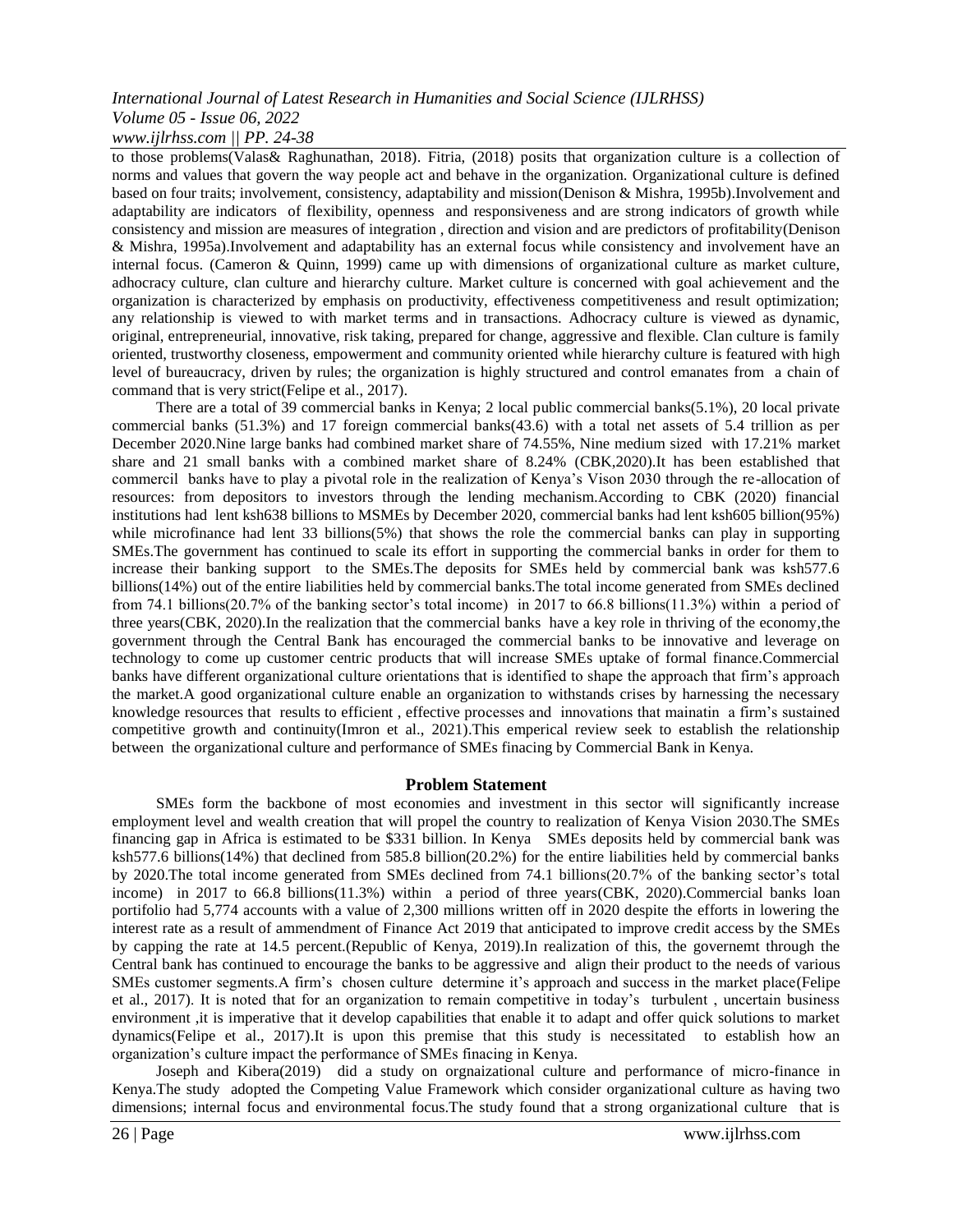aligned to the firm's structure and strategy is a source of sustainable competitive adavantage and superior performance.

Giao et al., (2020) did a study on how organizational culture enhance organizational commitment in the Telcom industry in Vietnam.The study adopted training and development, reward and recognition, organizational communication and teamwork as measures of organizational culture.The study found that organization culture significantly affect organizational commitment. A study done by Caliskan and Zhu(2020) to establish the relationship between organization culture and educational innovations in Turkish Higher Education found that an organizational culture can be a facilitator or barrier to educational innovations. An organizational culture facilitates an organization performnce through enabling creation, accepting and implementation of new ideas and it can also be a barrier as hierachial structure and authoritarian management can discourage high performance.(Felipe et al., 2017) did a study to establish how organizational culture dimensions in the CVF impact on the organization agility.The study found that the four dimensions significantly impact on horganizational agility.Hierachial culture was found to have significant effect which contradict previous studies.It was noted that in times of crisis hierachial culture inherent features lead to agile organizations that make them remain stable and orderly and make them respond quickly to any threat and critical situations. The reviewed studies reveals conflicting results and therefore this study aims at establishing the relationship between organization culture and performance of SMEs financing.

Shea et al., (2021) did a study on organization culture and performance in information technology companies in India.The study used cooperative culture, innovative culture, consistent culture and effectiveness culture as dimensions of organization culture.The study found that the various dimensions of organizational culture positvely and significantly impact on organizational performance mediated by knowledge management practises.(Shamsuddin et al., 2020) did a study on the effect of organizational culture on employees performance among public servants at Kelaotan state department office in Malaysia.The study employed involvement and adaptability as parameters oof organizational culture.It established that adaptability culture has stronger impact on performance compared v to iinvolvement culture .Aadtabilty culture results to superior level of employee performance.(Zeb et al., 2021) did a study emplying the CVF of organizational culture; clan culture, adhocracy, hierarchy and market culture dimensions on 446 employees of Pakistan Electric Power Company.It was found that adhocracy culture has the highest impact on performance and autocratic culture has a negative effect on performance.It wa establised that adaptability(hierarchy) have the best o-rganizational output than organizations that emphasize stability(hierarchy) culture.The current study seek to use adaptability and involvement consistency as measures of organizational culture.

The empirical review done has revealed that most research has been done in developed countries and there is few research from the developing countries like Kenya.(Shea et al., 2021)did a study on organization culture and performance in information technology companies in India. (Zeb et al., 2021)did a study employing the CVF of organizational culture on employees of Pakistan Electric Power Company. (Giao et al., 2020)did a study on how organizational culture enhance organizational commitment in the Telcom industry in Vietnam (Shamsuddin et al., 2020)did a study on the effect of organizational culture on employees performance among public servants at Kelaotan state department office in Malaysia (Joseph & Kibera, 2019) did a study on organizational culture an performance of micro-finance institutions in Kenya.There is scanty literature on commercial banking industry especially from a developing country. This study seek to fill this empirical gap by establishing the relationship between organizational culture and SMEs financing by commercial banks in Kenya.

# **Objectives of the Study**

# **1.4.1 General Objective**

The study aims at establishing the relationship between organizational culture and the sustainable performance of small and medium enterprises financing by commercial banks in Kenya.

# **1.4.2 Specific Objectives**

This study seeks to achieve the following objectives

- i. To determine the relationship between adaptability and performance of SMEs financing by commercial banks in Kenya
- ii. To determine the relationship between involvement and performance of SMEs financing by commercial banks in Kenya

# **1.4.3 Research Hypothesis**

The study will seek to answer the following questions.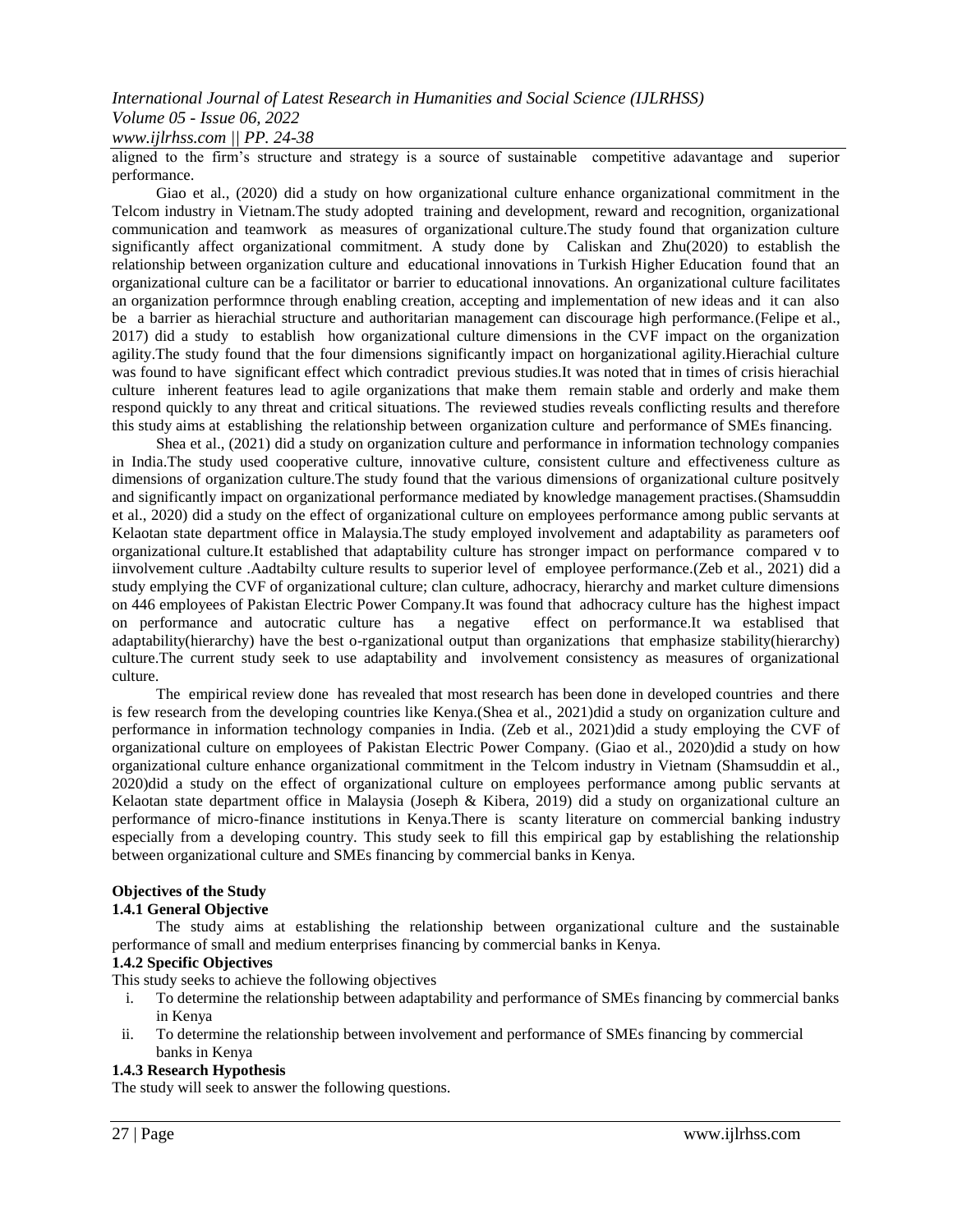- i. There is positive relationship between adaptability and performance of commercial banks SMEs financing in Kenya
- ii. There is positive relationship between involvement and performance of commercial banks SMEs financing in Kenya

# **2. Literature Review**

This chapter explores the literature review on the organizational culture and the performance of SMEs financing by commercial banks. It gives a summary of what other researchers have found on this area. It includes both the theoretical and empirical review of literature.

# **Theoretical Review**

The underpinning theories for this study wereiceberg theory and sustainable balance scorecard theory.

# **1. Iceberg theory**

The theory was postulated by Edgar Schein (1992).Schein liken the elements of organizational culture to that of an iceberg. The peak of the iceberg which is the most visible portion even from a distance is the organization's artifacts that are the most visible manifestation of the organization. The artifact often undecipher and inadequately represent an organization culture just like the peak of an iceberg inadequately represent the true size of the iceberg, the bulk is hidden beneath the surface of the organization. Organization values can give a better understanding of an organization culture. Espoused values are those values that an organization publicly acknowledge and support. Theories in- use are underlying values which are less visible and are actually governed behavior. The essence of organization culture is taken for granted assumptions. This provides consistency for its members, order and structure, boundaries, ground rules, membership criterion, reward and punishment, communication pattern and use of power. Assumptions define effective performance, they identify appropriate internal personnel relationships and they limit organization's strategy. The theory is used to anchor the organizational culture which is the explanatory variable in the current study.

# **2. Sustainable Balanced Scorecard**

SBC borrows heavily on the work of Kaplan and Norton that came up with the Balanced score card as an evaluation tool comprising of the financial perspective, customer perspective, internal business perspective and innovation & learning perspective (Schaltegger & Lüdeke-Freund, 2012). The SBC adds a fifth perspective in cognizance to the dynamics of the modern business environment that demands organizations to be conscious of the business sustainability. Sustainability in the corporate world refers to economic, social and environmental sustainability. Economic, social and environmental sustainability business activities should supports the entity's purpose of existence(Hussainy, 2020).The SBC model developed by Rabbani that consists of the following; Economic, social, environmental, internal process and learning& growth perspectives will be used in evaluation the performance of commercial banks SME financing in this study (Tuğçe& Vayvay, 2016).This model anchor the performance of SMEs financing by commercial bank in Kenya.

# **Empirical Review**

Imran and Ismail, (2021) did a study to establish the influence of organizational culture on organizational performance of public banking sector in Pakistan. The study used adaptability, involvement, consistency and mission as measures of organizational culture. The study found that employee involvement cultures within the decision making endeavor in the banking industry increases the efficiency of the organizations. It also established that adaptability culture has a positive significant effect on organizational performance. The current study seeks to establish the relationship between involvement and adaptability as dimensions of organizational culture in commercial banks in Kenya.

Grass et al., (2020) did a study on empowerment dynamic and team adaptability using three companies in Europe. The objective was to establish how adaptability emerges via interactional dynamics in agile teams that forms an innovative culture. The study employed purposive sampling where the participating organizations were selected and thereafter the participant from this organization was selected. The study found that teams in an organization can adaptive through involvement that makes the empowered though training and granting them more responsibility.

Kassem et al.,( 2019) assessed the impact of organizational culture on achieving business excellence with the moderating role ICT in United Arab Emirates in both service and manufacturing industries. A sample of 448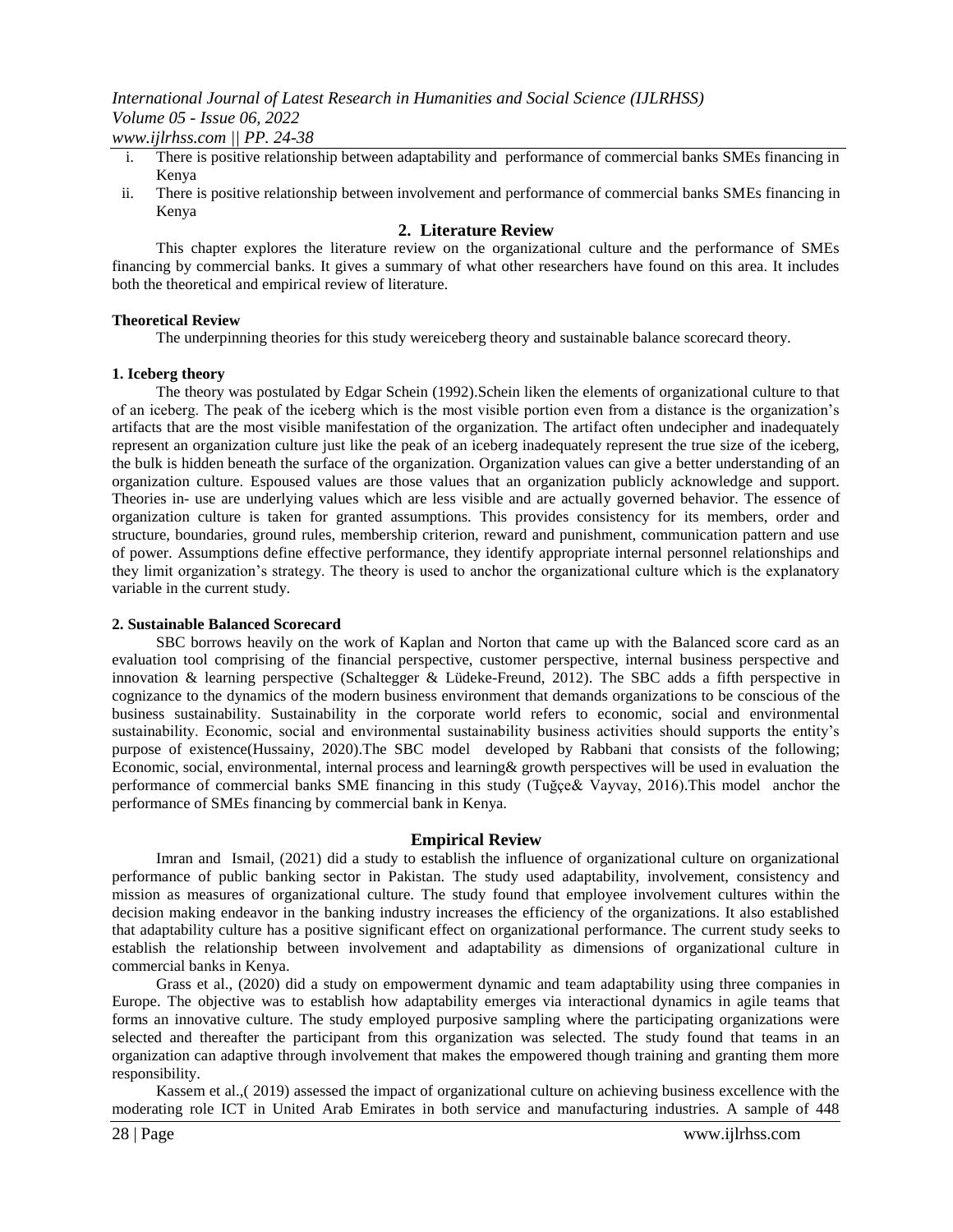managers was used from nine companies that had won Sheikh Khalifa Excellence Award for the previous three years. The study found that adaptability culture had the highest impact on customer results .It also found that involvement has a positive significant impact on customer results. The current study proposes to use a stratified random sampling to get representatives from managers, bank officers from commercial banks in Kenya.

Cheema and Abbas, (2017) conducted a study to establish the impact of organizational culture on performance of banks in Pakistan with organizational commitment as mediator. The study sampled 331 respondents from six commercial banks listed at Karach Stock Exchange. The study found that the culture of organization is a powerful phenomenon which can be used to increase organizational performance .Adaptability is focused by successful organizations by providing fast and prompt solutions to external signs. Adaptive organizations are customer focused, have leant the needs of the customers, try to satisfy them and aim to exceed their customers' expectations. The current study will assess the impact of organizational culture in commercial banks in Kenya.

Nikpour, A(2017) did a study on the impact of organizational culture on organization performance in the education offices of Kerman province in Iran with a sample of 376 educational officials' selected using simple random sampling. The study used involvement, consistency adaptability and missions as dimensions of organizational culture. The research employed descriptive and correlational study where the results showed that there is positive relationship between organizational culture and organizational performance. The current proposes use of stratified random sampling where managers, officers and SMEs clients form different strata. The study will focus on commercial banks in Kenya.

Boylan and Turner, (2017) did a case study on development of organizational adaptability for complex environment in the United States Army Command and General Staff College. The study identifies various dimensions of adaptability as individual adaptability and organizational adaptability.Individual adaptability entails a mindset and cognitive ability that integrates intuitions, critical and creative capability that is coupled with selfawareness and social skills. Organizational adaptability is an attitude that pervades the entire organization where expectations are sets individually and collectively to adjust to the ever-changing environment with a purpose achieving today's objective and simultaneously anticipating future problems in unpredictable, complex, volatile and ambiguous business environment. Organizational adaptability is characterized by accepting and taking prudent risks, consideration of new idea, and promotion of collaboration, supporting good ideas and rewarding individual adaptability. The study reveals that without an organization being able to identify a change in the environment it cannot adapt to the change effectively and therefore pursuit of adaptability will make it thrive in unfamiliar and turbulent business environment.

Scholar, (2020) did a study on employee participation on management. The research was a case study of a New Motors Manufacturing Inc which a GM-Toyota joint Venture where both primary and secondary data was used with a sample of 100 employees was chosen using easy technique. The study found that employee participation in management reduces industrial unrest and gives positive outlook of management in the industry, creates a team spirit and c-operation and reduces alienation and increase personal fulfillment that ultimately influence efficiency in direct and indirect ways in an organization. The current study focuses in several commercial banks and will utilize secondary data.

García et al.,( 2019)did a cross sectional study on employee involvement and job satisfaction among millennial generation in 11 firms in different industries from the five main cities middle-income country of Colombia, South America. The study focused on employee involvement at task, team and company level. It was found that the different forms of participation in job-related decisions, inclusion of employees in company level decisions presented the greatest positive impact on job satisfaction, followed by participation in main tasks and lastly teamwork activities. The current study focuses on employee involvement in a developing country, Kenya and specifically in the commercial banking sector.

Tian and Zhai, (2019) did an empirical study on the impact employee involvement in decision making and the organizational performance in China. The study was based on survey of 2400 firms drawn from the 15 provinces in China comprising 12 manufacturing sectors and 3 service sector in China. The utilized the resource based theory and organizational learning theory to anchor the study where the study was confined with participative decision making at the corporate level only and performance was measures using profitability only. The study posits that in participative decisions making, where decisions are made jointly by subordinates and managers' organizational performance in terms of profit gains is enhanced and on the contrary where decisions are made exclusively by employees' performance is minimal. The current study will measure involvement at main task, team level and corporate level within the banking industry in Kenya.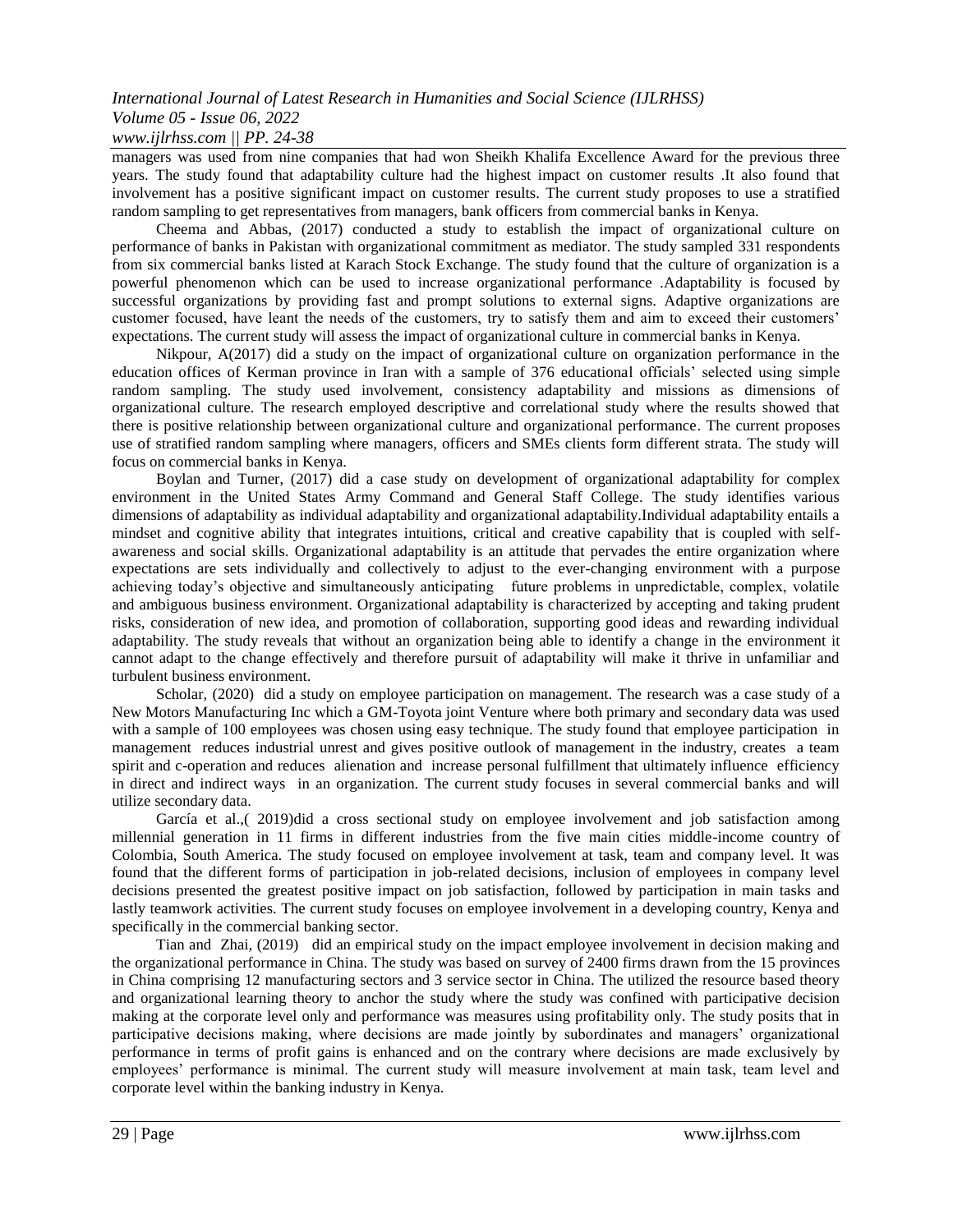Basheer et al.,( 2019) conducted a study on employee voice determinants and organizational innovation in the textile industry in Pakistan. The researcher did a cross sectional study with a sample of 227 collected using simple random sampling. Employee's voice determinant was determined using involvement and participation. The results indicated that involvement and participation and positive significant impact on innovation. The study concluded that organizations employees know the ground realities more that the senior managers and they are able to provide suggestion, ideas and thoughts and if the top managers support them the employees will be more involved and participate more in giving solutions to the problems facing the organization.

Rasheed et al., (2017) explored the role of employee voice between high performance work system and organizational innovation in small and medium enterprises in Pakistan. The study used a quantitative strategy and cross sectional survey to gather the data from a sample of 239 randomly selected firm's .It is noted that in order to promote organizational innovation and adaptability the people in an organization should take an active role in decision making. The study reveals that employee voice behavior enhances innovation in SMEs and the there is a need for employee involvement at all levels to participate in providing creative solutions and fresh ideas as well as giving input in detecting and correcting mistakes in strategy formulation and therefor enhances organizational performance.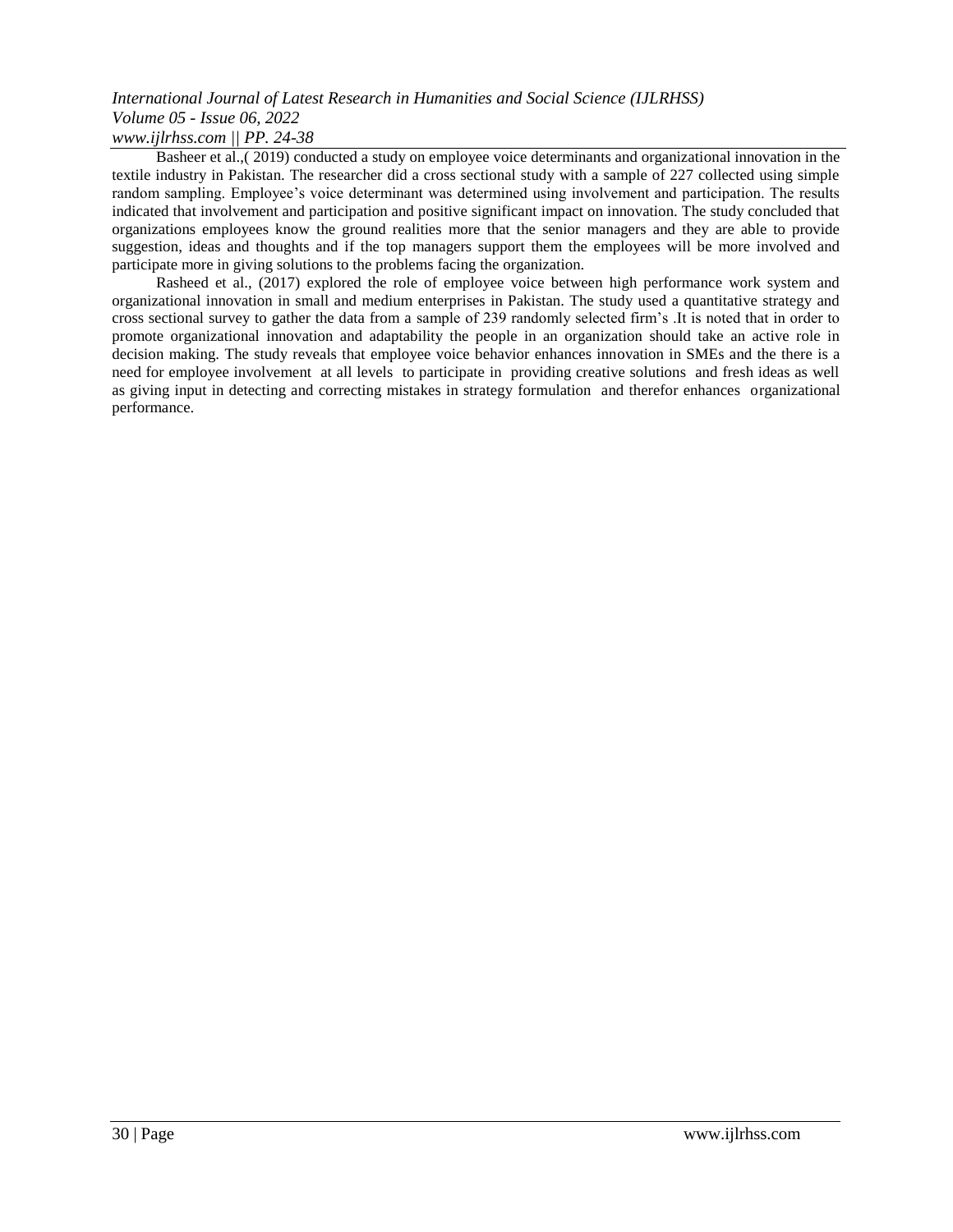| <b>Summary of Gaps in empirical Review</b>        |    |                         |                                                                                                                                                                                                                  |                                                                                                                                                                                                  |                                                                                                                                                                                                                                                                |                                                                                                                                                                                |
|---------------------------------------------------|----|-------------------------|------------------------------------------------------------------------------------------------------------------------------------------------------------------------------------------------------------------|--------------------------------------------------------------------------------------------------------------------------------------------------------------------------------------------------|----------------------------------------------------------------------------------------------------------------------------------------------------------------------------------------------------------------------------------------------------------------|--------------------------------------------------------------------------------------------------------------------------------------------------------------------------------|
| <b>Dimensions of</b><br>Organizational<br>culture |    | <b>Author</b>           | Focus of the study                                                                                                                                                                                               | <b>Findings</b>                                                                                                                                                                                  | <b>Research gaps</b>                                                                                                                                                                                                                                           | <b>Focus of the current</b><br>study                                                                                                                                           |
| <b>Adaptability</b>                               | 1. | Imran & Ismail., (2021) | A study to establish<br>the influence of<br>organizational culture<br>on organizational<br>performance of public<br>banking sector in<br>Pakistan                                                                | The study found that<br>organizational culture has<br>a positive relationship on<br>customer service<br>effectiveness.                                                                           | The study focused<br>on public banking<br>sector in Pakistan<br>only.                                                                                                                                                                                          | The current study<br>will focus on all<br>commercial banks<br>financing SMEs in<br>Kenya.                                                                                      |
|                                                   | 2. | Grass et al., (2020)    | A study on<br>empowerment<br>dynamic and team<br>adaptability using<br>three companies in<br>Europe                                                                                                              | The study found that<br>adaptability culture had the<br>highest impact on<br>customer results.                                                                                                   | The study employed<br>purposive sampling<br>where the<br>participating<br>organizations were<br>selected and<br>thereafter the<br>participants were<br>selected.                                                                                               | The current study<br>proposes the use of<br>stratified simple<br>sampling technique                                                                                            |
|                                                   | 3. | Kassem et al., (2019)   | Assessed the impact of<br>organizational culture<br>on achieving business<br>excellence with the<br>moderating role ICT in<br><b>United Arab Emirates</b><br>in both service and<br>manufacturing<br>industries. | The study found that<br>adaptability culture had the<br>highest impact on<br>customer results .It also<br>found that involvement has<br>a positive significant<br>impact on customer<br>results. | The study was based<br>in United Arab<br>Emirates in both<br>service and<br>manufacturing<br>industries with<br>sample of 448<br>managers from nine<br>companies that had<br>won Sheikh Khalifa<br><b>Excellence Award</b><br>for the previous<br>three years. | The current study<br>proposes to use a<br>stratified random<br>sampling to get<br>representatives from<br>managers, bank and<br>officers from<br>commercial banks in<br>Kenya. |
|                                                   | 4. | Cheema & Abbas, (2017   | The study was done to<br>establish the impact of<br>organizational culture<br>on performance of<br>banks in Pakistan.                                                                                            | The study found that the<br>adaptive culture is a<br>powerful phenomenon<br>which can be used to<br>increase organizational                                                                      | The study sampled<br>331 respondents<br>from six commercial<br>banks listed at<br>Karach Stock                                                                                                                                                                 | The current study<br>will proposes<br>sampling all<br>commercial banks<br>financing SMEs                                                                                       |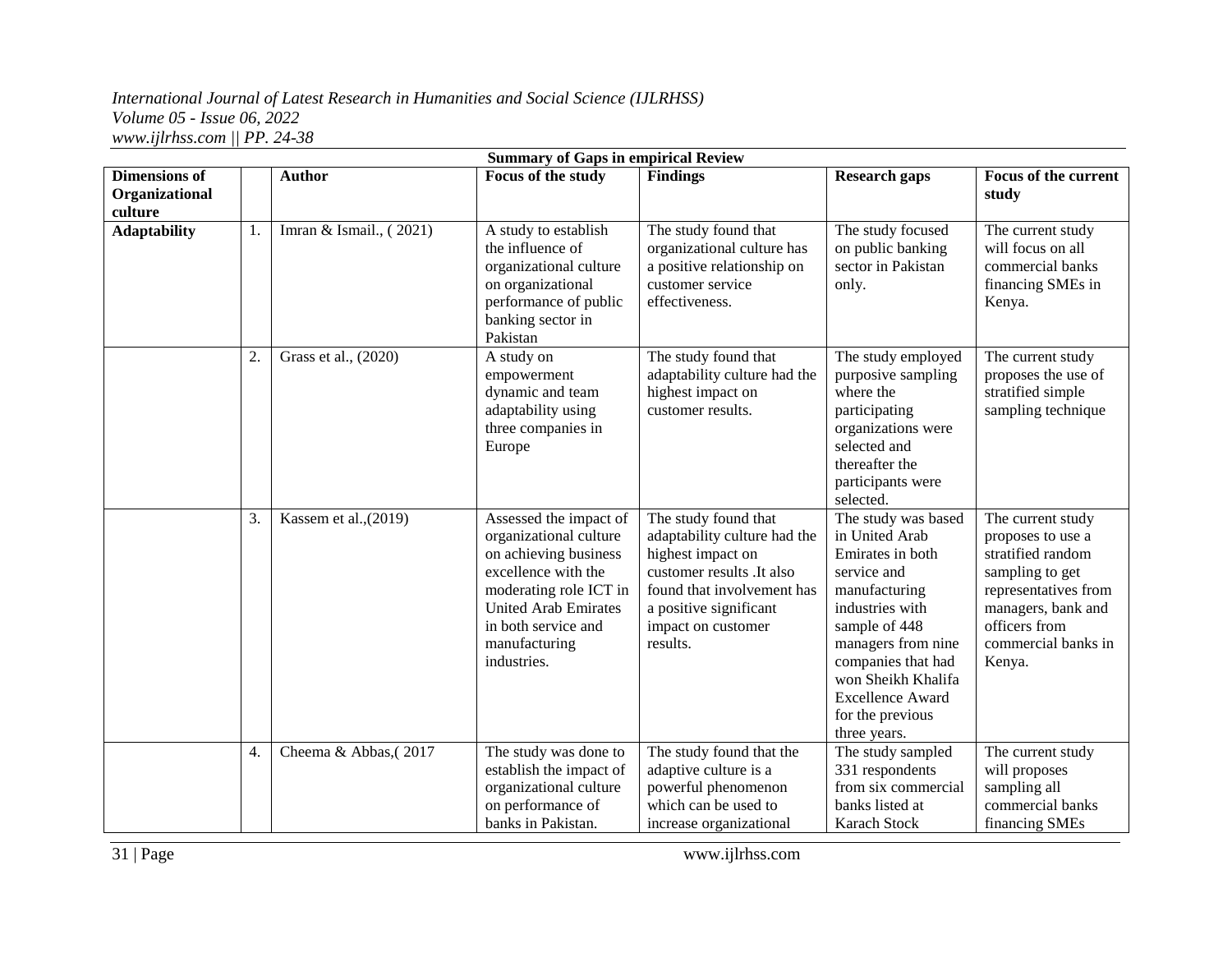|                    |    |                         |                                                                                                                                                                            | performance                                                                                                                                                                                                                                                                                                                                    | Exchange                                                                                                                                              |                                                                                                            |
|--------------------|----|-------------------------|----------------------------------------------------------------------------------------------------------------------------------------------------------------------------|------------------------------------------------------------------------------------------------------------------------------------------------------------------------------------------------------------------------------------------------------------------------------------------------------------------------------------------------|-------------------------------------------------------------------------------------------------------------------------------------------------------|------------------------------------------------------------------------------------------------------------|
|                    | 5. | Nikpour, A (2017)       | did a study on the<br>impact of<br>organizational culture<br>on organization<br>performance in the<br>education offices of<br>Kerman province in<br>Iran                   | The results showed that<br>there is positive<br>relationship between<br>organizational culture and<br>organizational<br>performance                                                                                                                                                                                                            | A sample of 376<br>educational officials'<br>was selected using<br>simple random<br>sampling.                                                         | The current study<br>proposes to use a<br>stratified random<br>sampling in<br>commercial banks in<br>Kenya |
|                    | 6. | Boylan & Turner, (2017) | a case study on<br>development of<br>organizational<br>adaptability for<br>complex environment<br>in the United States<br>Army Command and<br><b>General Staff College</b> | The study reveals that<br>without an organization<br>being able to identify a<br>change in the environment<br>it cannot adapt to the<br>change effectively and<br>therefore pursuit of<br>adaptability will make it<br>thrive in unfamiliar and<br>turbulent business<br>environment.                                                          | Case study in a<br>developed country                                                                                                                  | It will focus on<br>several banks that do<br>SMEs financing in<br>Kenya                                    |
| <b>Involvement</b> | 1. | Scholar, (2020)         | Employee<br>participation on<br>management; A case<br>study of New Motors<br>Manufacturing Inc                                                                             | The study found that<br>employee participation in<br>management reduces<br>industrial unrest and gives<br>positive outlook of<br>management in the<br>industry, creates a team<br>spirit and c-operation and<br>increase personal<br>fulfillment that ultimately<br>influence efficiency in<br>direct and indirect ways in<br>an organization. | A case study of<br>New Motors<br>Manufacturing Inc -<br>GM-Toyota joint<br>Venture A sample of<br>100 employees was<br>chosen using easy<br>technique | It will focus on<br>several banks doing<br>SMEs financing in<br>Kenya                                      |
|                    | 2. | García et al., (2019)   | Employee involvement<br>and job satisfaction<br>among millennial<br>generation.                                                                                            | It was found that the<br>different forms of<br>participation in job-related<br>decisions, inclusion of<br>employees in company                                                                                                                                                                                                                 | The study was<br>conducted in a<br>middle-income<br>country of<br>Colombia, South                                                                     | The current study<br>focuses on employee<br>involvement in a<br>developing country,<br>Kenya and           |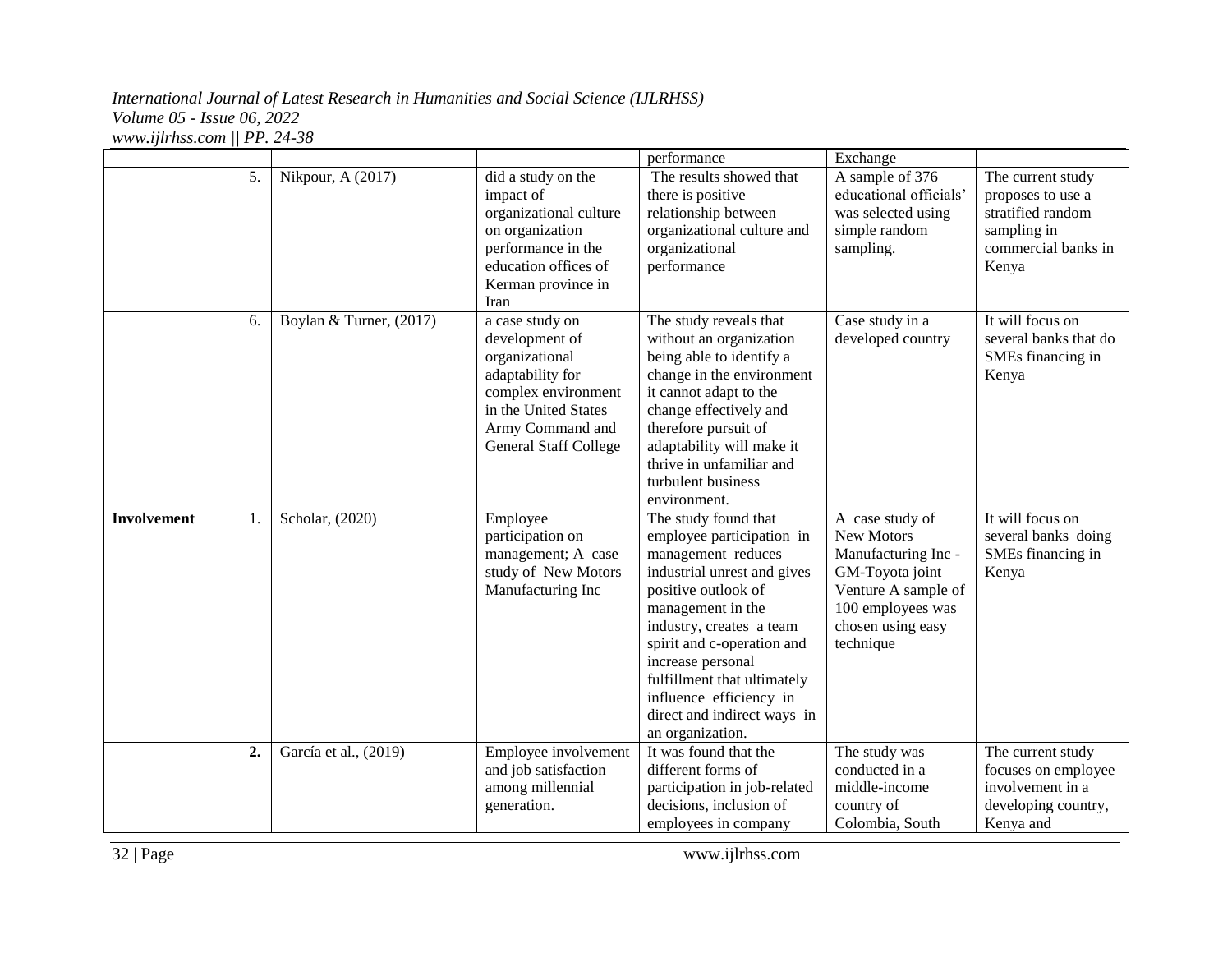|    |                        |                                                                                                                                                  | level decisions presented<br>the greatest positive impact<br>on job satisfaction,<br>followed by participation<br>in main tasks and lastly<br>teamwork activities                                                                                                                                            | America. It was<br>based on millennial<br>only                                                                                                                       | specifically in the<br>commercial banking<br>sector considering<br>the entire working<br>demographic.                                                                                                                                            |
|----|------------------------|--------------------------------------------------------------------------------------------------------------------------------------------------|--------------------------------------------------------------------------------------------------------------------------------------------------------------------------------------------------------------------------------------------------------------------------------------------------------------|----------------------------------------------------------------------------------------------------------------------------------------------------------------------|--------------------------------------------------------------------------------------------------------------------------------------------------------------------------------------------------------------------------------------------------|
| 3. | Tian & Zhai, (2019)    | $\overline{An}$ empirical study on<br>the impact employee<br>involvement in<br>decision making and<br>the organizational<br>performance in China | The study concludes that<br>in participative decisions<br>making, where decisions<br>are made jointly by<br>subordinates and<br>managers', performance in<br>terms of profit gains is<br>enhanced and on the<br>contrary where decisions<br>are made exclusively by<br>employees' performance is<br>minimal. | The study was<br>confined with<br>participative<br>decision making at<br>the corporate level<br>only and<br>performance was<br>measured using<br>profitability only. | The current study<br>will measure<br>involvement at main<br>task, team level and<br>corporate level<br>within the banking<br>industry in Kenya.<br>Performance is<br>measured using<br>profitability, market<br>share, customer<br>satisfaction. |
| 4. | Basheer et al., (2019) | a study on employee<br>voice determinants and<br>organizational<br>innovation in the<br>textile industry in<br>Pakistan                          | The results indicated that<br>involvement and<br>participation and positive<br>significant impact on<br>innovation                                                                                                                                                                                           | The researcher did a<br>cross sectional study<br>with a sample of 227<br>collected using<br>simple random<br>sampling                                                | The current study<br>proposes to use a<br>stratified random<br>sampling in<br>commercial banks in<br>Kenya                                                                                                                                       |
| 5. | Rasheed et al., (2017) | Explored the role of<br>employee voice<br>between high<br>performance work<br>system and<br>organizational<br>innovation.                        | to promote organizational<br>innovation and adaptability<br>the people in an<br>organization should take<br>an active role in decision<br>making                                                                                                                                                             | The study focused<br>on SMEs in<br>Pakistan.                                                                                                                         | The study focuses on<br><b>Commercial Banks</b><br>in Kenya.                                                                                                                                                                                     |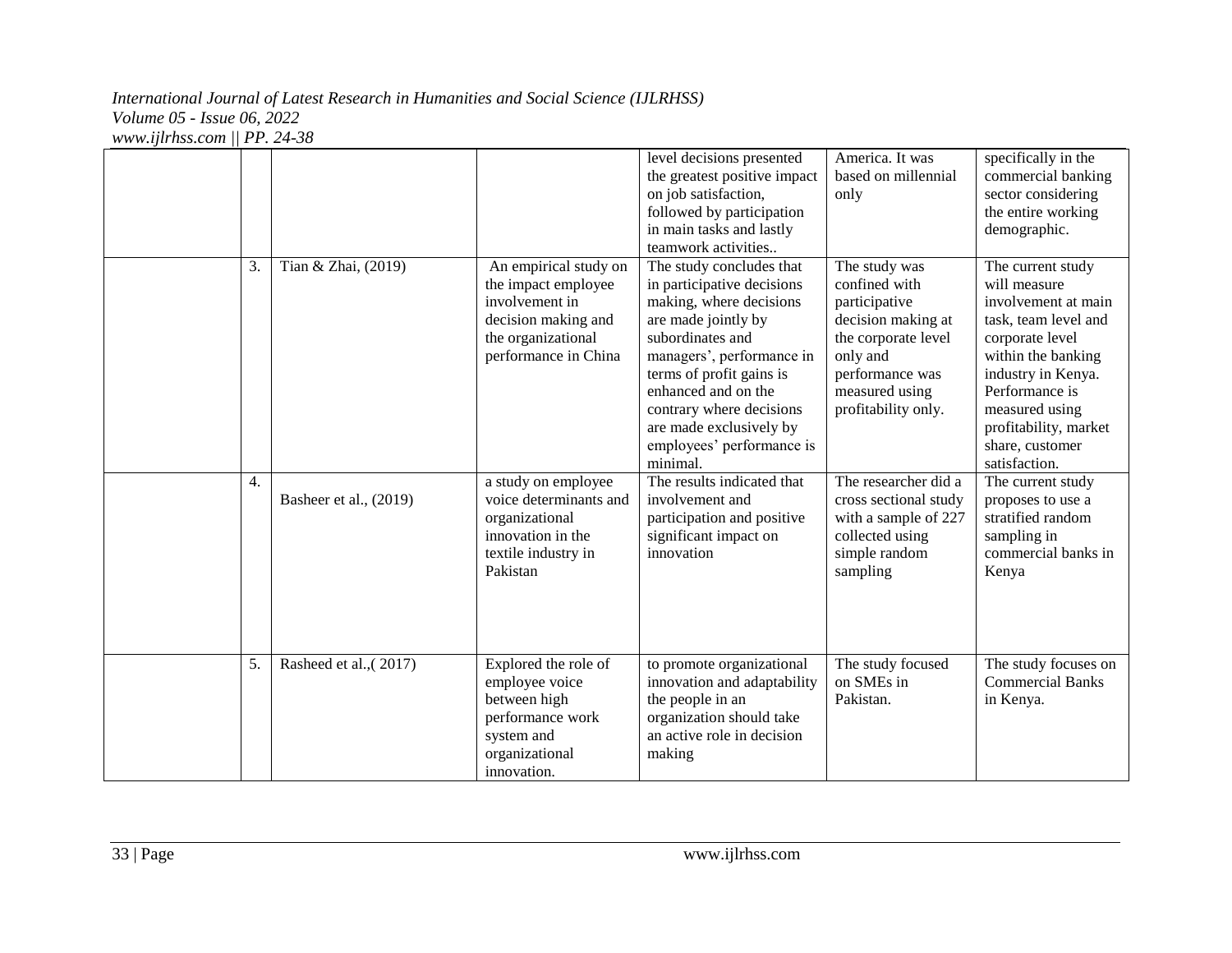**Conceptual Framework**

# **INDEPENDENT VARIABLE DEPENDENT VARIABLE ORGANIZATIONAL CULTURE**



#### **Summary of theoretical and empirical review**

This empirical review seeks to establish the how organizational culture impact on the performance of SMEs financing in the context of Commercial Banks in Kenya. The review is grounded on the Iceberg theory that supports the independent variable; organizational culture. The theory posits that an organization is made of elements that can be easily identified; office location and physical appearance in terms of colors and symbols, employee dress code, amenities and the people. It is noted that it is the hidden part that determine the success of organizations in the dynamic business environment. This part consist of the organizational purpose, work ethic, core values, learning opportunities, authority in decisions making, interactions in workplace and ability to take risk and innovate. The hidden part consists of the unique organizational capability that cannot be easily replicated and provide competitive edge. Sustainable balanced score card is used expound on the performance of SMEs financing by commercial banks in Kenya which is dependent variable in this study. The theory gives insight on what organization should seek to measure their performance in order to have a sustained high performance over time. An organization should utilize it identified capability and seek to satisfy it stakeholders that seek economic, social, environment, efficiency to remain relevant. An organizational culture that emphasis involvement and adaptability was evaluated in this study and performance evaluated using the sustainable balance score card metrics.

# **3. Research Methodology**

This literature review used secondary data from industry annual reports by individual Banks, Kenya Association of Bankers, Central Bank of Kenya, International Monetary Fund, and World Bank. The theoretical and empirical review will be used to draw conclusions and recommendations.

# **4. Conclusion and Recommendations**

#### **Conclusions**

The study objective was to establish the relationship between organizational culture and the sustainable performance of small and medium enterprises financing by commercial banks in Kenya. The country's economic journey and realization of the Vision, 2030 to become a middle-income economy and the attainment of the sustainable development goal is hugely pegged on the prosperity and success of SMEs. The commercial banks role in financing these economic engines requires a conscious effort. From the reviewed literature it can be established that organizational success is highly dependent on the established organizational culture .An organization culture that fosters adaptability at task, team and organizational level result to development of innovative capability that drives an organization in tough business environment by coming up with creative and innovative solutions that are customer centric. It is noted that a strong organizational culture transforms individual know-how to a firm's knowledge. An organization is able to institute a culture that pervades the entire organization where every member can contribute to the organization being able to adjust to ever-changing needs of the SMEs with a purpose of achieving the established needs of the moment and activating its ability to predict future problems and prepare to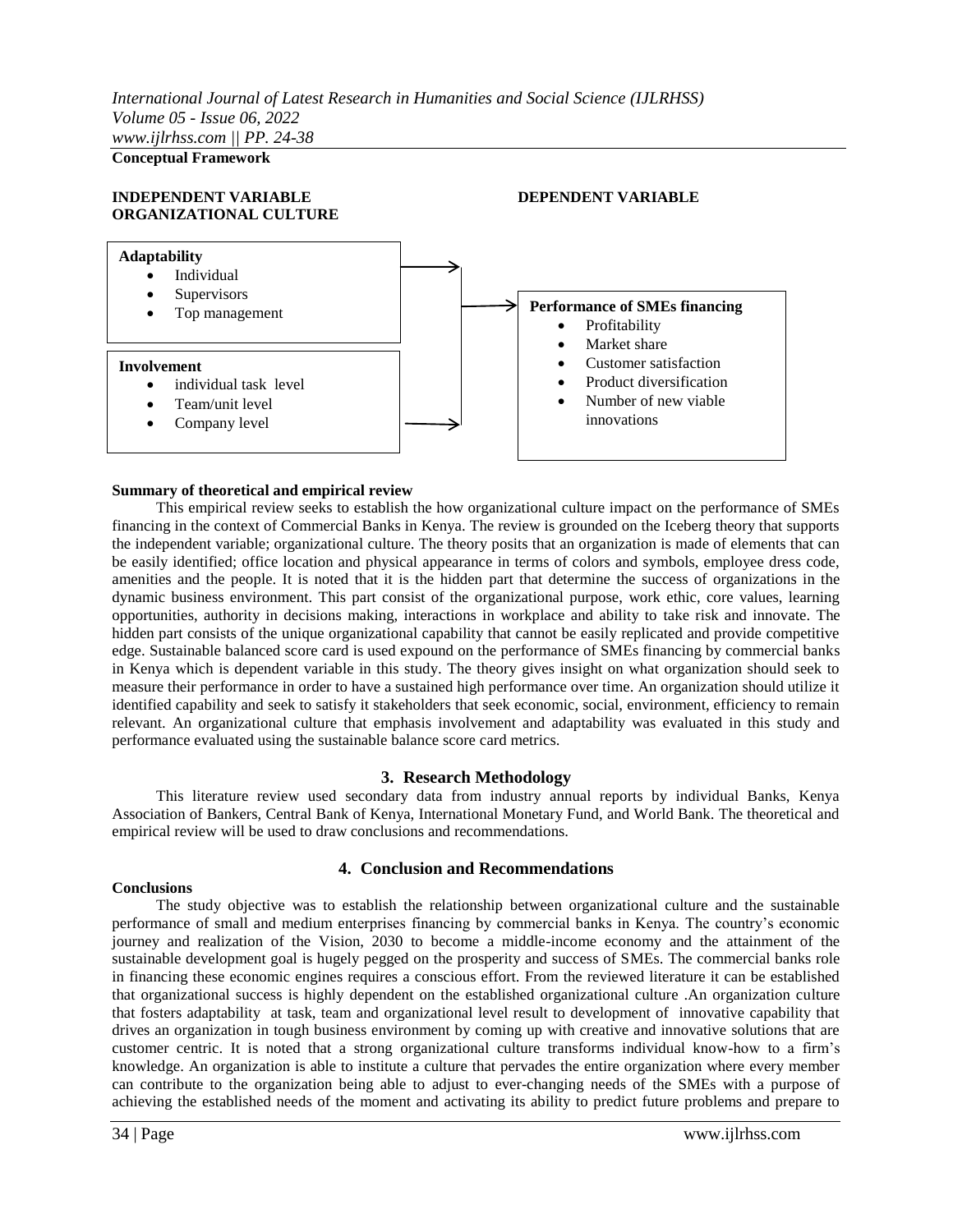# *International Journal of Latest Research in Humanities and Social Science (IJLRHSS) Volume 05 - Issue 06, 2022*

# *www.ijlrhss.com || PP. 24-38*

offer customized solutions. Commercial banks strong culture can assist it in accepting and taking prudent risks, conceive new ideas that meets today's business needs .A firm's organization culture is its soul; it is not visible, cannot be imitated and can only be manifested through its agility and ability to meets it economic, social and environmental demands.

#### **Recommendations**

The study recommends that the commercial banks in Kenya should focus to establish a strong organizational culture of adaptability and involvement.Organizations should seek to encourage adaptability at all levels in an organization; individual, supervisors should allow experimentation and reward new ideas, top managers should have capability to anticipate for the uncertainty and be willing to take prudent risks being conscious of the demand placed on the organizations by the various stakeholders in modern business environment.

The study also recommends that commercial banks top management should encourage involvement through participative decision making. Employees at the lower level are able to interact with SMEs customer and know their needs and therefore can offer constructive suggestions, ideas and thoughts that will enable formulation of sound strategic decisions that are in line with the needs of the clients.

# **References**

- [1]. Basheer, M. F., Saleem, M., Hameed, W. U., & Hassan, M. M. (2019). Employee voice determinants and organizational innovation: Does the role of senior manager matter? Hamdard Islamicus, 42(1), 326–342.
- [2]. Boylan, S. A., & Turner, K. A. (2017). Developing Organizational Adaptability for Complex Environment. Journal of Leadership Education, 16(2), 183–198. https://doi.org/10.12806/v16/i2/t2
- [3]. Caliskan, A., & Zhu, C. (2020). Organizational culture and educational innovations in Turkish higher education: Perceptions and reactions of students. Educational Sciences: Theory and Practice, 20(1), 20–39. https://doi.org/10.12738/jestp.2020.1.003
- [4]. Cameron, K. S., & Quinn, R. E. (1999). DIAGNOSING AND CHANGING The Competing Values Framework. 1–12.
- [5]. CBK. (2020). C E N T R a L B a N K O F K E N Y a Bank Supervision Annual Report 2020.
- [6]. Cheema, A. M., & Abbas, M. (2017). Organizational culture impact on banking performance in presence of organizational commitment: A case of banking sector of Pakistan. International Journal of Applied Business and Economic Research, 15(18), 67–83.
- [7]. Denison, D. R., & Mishra, A. K. (1995a). Toward a Theory of Organizational Culture and Effectiveness. Organization Science, 6(2), 204–223. https://doi.org/10.1287/orsc.6.2.204
- [8]. Denison, D. R., & Mishra, A. K. (1995b). Toward a Theory of Organizational Culture and Effectiveness. Organization Science, 6(2), 204–223. https://doi.org/10.1287/orsc.6.2.204
- [9]. Eniola, A. A., Olorunleke, G. K., Akintimehin, O. O., Ojeka, J. D., & Oyetunji, B. (2019). The impact of organizational culture on total quality management in SMEs in Nigeria. Heliyon, 5(8), e02293. https://doi.org/10.1016/j.heliyon.2019.e02293
- [10]. Felipe, C. M., Roldán, J. L., & Leal-Rodríguez, A. L. (2017). Impact of organizational culture values on organizational agility. Sustainability (Switzerland), 9(12). https://doi.org/10.3390/su9122354
- [11]. Fitria, H. (2018). The influence of organizational culture and trust through the teacher performance in the private secondary school in Palembang. International Journal of Scientific and Technology Research, 7(7), 82–86.
- [12]. García, G. A., Gonzales-Miranda, D. R., Gallo, O., & Roman-Calderon, J. P. (2019). Employee involvement and job satisfaction: a tale of the millennial generation. Employee Relations, 41(3), 374–388. https://doi.org/10.1108/ER-04-2018-0100
- [13]. Giao, H. N. K., Vuong, B. N., & Tung, D. D. (2020). A model of organizational culture for enhancing organizational commitment in telecom industry: Evidence from Vietnam. WSEAS Transactions on Business and Economics, 17, 215–224. https://doi.org/10.37394/23207.2020.17.23
- [14]. Grass, A., Backmann, J., & Hoegl, M. (2020). From Empowerment Dynamics to Team Adaptability: Exploring and Conceptualizing the Continuous Agile Team Innovation Process. Journal of Product Innovation Management, 37(4), 324–351. https://doi.org/10.1111/jpim.12525
- [15]. Hussainy, S. S. (2020). International Journal of Business and Applied Social Science International. Journal of Business and Applied Social Science, January, 40–46.
- [16]. Imran, M., & Ismail, F. (2021). The dimensions of organizational culture influence on organizational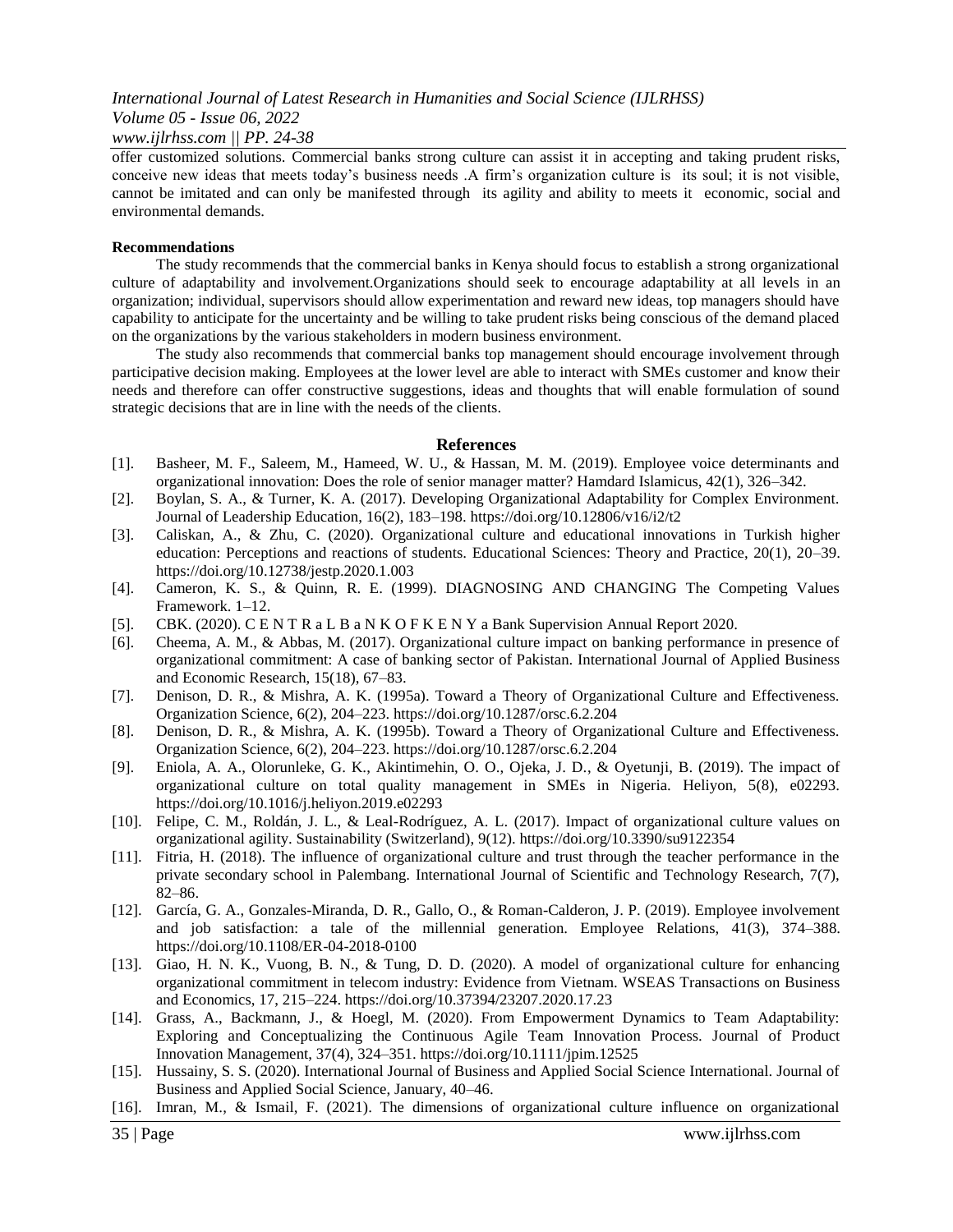# *International Journal of Latest Research in Humanities and Social Science (IJLRHSS)*

*Volume 05 - Issue 06, 2022 www.ijlrhss.com || PP. 24-38*

> performance in Pakistan's public banking sector. Proceedings of the International Conference on Industrial Engineering and Operations Management, 2007, 3380–3390.

- [17]. Imron, M. A., Munawaroh, Iswadi, U., Farida, R. D. M., Paramarta, V., Sunarsi, D., Akbar, I. R., Effendy, A. A., Siagian, A. O., & Masriah, I. (2021). Effect of organizational culture on innovation capability employees in the knowledge sharing perspective: Evidence from digital industries. Annals of the Romanian Society for Cell Biology, 25(2), 4189–4203.
- [18]. Johnson, S. L. (2019). Authentic Leadership Theory and Practical Applications in Nuclear Medicine. Journal of Nuclear Medicine Technology, 47(3), 181–188. https://doi.org/10.2967/jnmt.118.222851
- [19]. Joseph, O. O., & Kibera, F. (2019). Organizational Culture and Performance: Evidence From Microfinance Institutions in Kenya. SAGE Open, 9(1). https://doi.org/10.1177/2158244019835934
- [20]. Kaplan, R. S., & Norton, D. P. (2001). Transforming the balanced scorecard from performance measurement to strategic management: Part I. Accounting Horizons, 15(1), 87–104. https://doi.org/10.2308/acch.2001.15.1.87
- [21]. Kassem, R., Ajmal, M., Gunasekaran, A., & Helo, P. (2019). Assessing the impact of organizational culture on achieving business excellence with a moderating role of ICT: An SEM approach. Benchmarking, 26(1), 117–146. https://doi.org/10.1108/BIJ-03-2018-0068
- [22]. Miranville, A. (2020). Annual report 2019. AIMS Mathematics, 5(1), i–v. https://doi.org/10.3934/math.2020i
- [23]. Nikpour, A. (2017). The impact of organizational culture on organizational performance: The mediating role of employee's organizational commitment. International Journal of Organizational Leadership, 6(1), 65–72. https://doi.org/10.33844/ijol.2017.60432
- [24]. Rasheed, M. A., Shahzad, K., Conroy, C., Nadeem, S., & Siddique, M. U. (2017). Exploring the role of employee voice between high-performance work system and organizational innovation in small and medium enterprises. Journal of Small Business and Enterprise Development, 24(4), 670–688. https://doi.org/10.1108/JSBED-11-2016-0185
- [25]. Republic of Kenya. (2019). The Finance Act, 2019 (Kenya Gazette Supplement No.178 (Acts No. 23)). 178(178).

http://kenyalaw.org/kl/fileadmin/pdfdownloads/AmendmentActs/2019/FinanceAct\_No23of2019.PDF

- [26]. Richard, P. J., Devinney, T. M., Yip, G. S., & Johnson, G. (2009). Measuring organizational performance: Towards methodological best practice. Journal of Management, 35(3), 718–804. https://doi.org/10.1177/0149206308330560
- [27]. Schaltegger, S., & Lüdeke-Freund, F. (2012). The Sustainability Balanced Scorecard: Concept and the Case of Hamburg Airport. In SSRN Electronic Journal. https://doi.org/10.2139/ssrn.2062320
- [28]. Scholar, P. G. (2020). " EMPLOYEE PARTICIPATION ON MANAGEMENT " TOYOTA. IX(Vi), 6749– 6756.
- [29]. Shamsuddin, N., Anual, N., Kozako, I. N. A. M. F., Ibrahim, S. N. S., & Karim, Z. H. (2020). The Effects Of Organizational Culture On Employee Performance Among Public Servants At a Kelantan State Government Office. Journal of Contemporary Social Science Research, 4(2), 12–20.
- [30]. Shea, T., Usman, S. A., Arivalagan, S., & Parayitam, S. (2021). "Knowledge management practices" as moderator in the relationship between organizational culture and performance in information technology companies in India. VINE Journal of Information and Knowledge Management Systems. https://doi.org/10.1108/VJIKMS-12-2020-0232
- [31]. Singh, S., Darwish, T. K., & Potočnik, K. (2016). Measuring Organizational Performance: A Case for Subjective Measures. British Journal of Management, 27(1), 214–224. https://doi.org/10.1111/1467- 8551.12126
- [32]. Spaggiari, B. L. (2018). Assessment of the Sustainable Performance of SME Finance Service Providers. 8.
- [33]. Tian, X., & Zhai, X. (2019). Employee involvement in decision-making: the more the better? International Journal of Manpower, 40(4), 768–782. https://doi.org/10.1108/IJM-05-2017-0090
- [34]. Tuğçe, Z., & Vayvay, Ö. (2016). The Fifth Pillar of the Balanced Scorecard : Sustainability. Procedia Social and Behavioral Sciences, 235(October), 76–83. https://doi.org/10.1016/j.sbspro.2016.11.027
- [35]. Valas, S., & Raghunathan, R. (2018). Assessing Organization Culture A Review on the OCAI Instrument. International Conference on Management and Information Systems, 182–188.
- [36]. Zeb, A., Akbar, F., Hussain, K., Safi, A., Rabnawaz, M., & Zeb, F. (2021). The competing value framework model of organizational culture, innovation and performance. Business Process Management Journal, 27(2), 658–683. https://doi.org/10.1108/BPMJ-11-2019-0464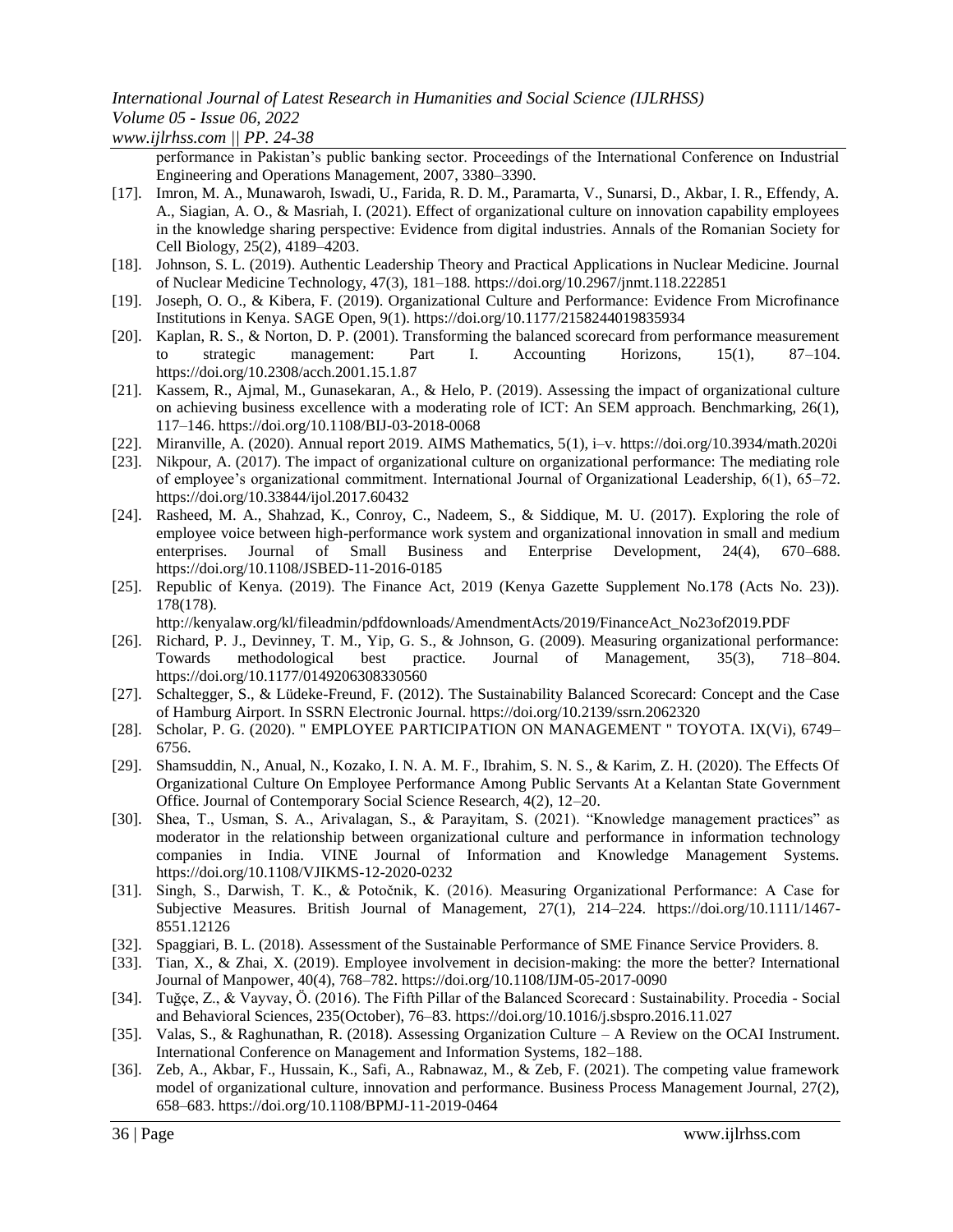# *International Journal of Latest Research in Humanities and Social Science (IJLRHSS) Volume 05 - Issue 06, 2022*

*www.ijlrhss.com || PP. 24-38*

- [37]. Basheer, M. F., Saleem, M., Hameed, W. U., & Hassan, M. M. (2019). Employee voice determinants and organizational innovation: Does the role of senior manager matter? *Hamdard Islamicus*, *42*(1), 326–342.
- [38]. Boylan, S. A., & Turner, K. A. (2017). Developing Organizational Adaptability for Complex Environment. *Journal of Leadership Education*, *16*(2), 183–198. https://doi.org/10.12806/v16/i2/t2
- [39]. Caliskan, A., & Zhu, C. (2020). Organizational culture and educational innovations in Turkish higher education: Perceptions and reactions of students. *Educational Sciences: Theory and Practice*, *20*(1), 20–39. https://doi.org/10.12738/jestp.2020.1.003
- [40]. Cameron, K. S., & Quinn, R. E. (1999). *DIAGNOSING AND CHANGING The Competing Values Framework*. 1–12.
- [41]. CBK. (2020). *C E N T R a L B a N K O F K E N Y a Bank Supervision Annual Report 2020*.
- [42]. Cheema, A. M., & Abbas, M. (2017). Organizational culture impact on banking performance in presence of organizational commitment: A case of banking sector of Pakistan. *International Journal of Applied Business and Economic Research*, *15*(18), 67–83.
- [43]. Denison, D. R., & Mishra, A. K. (1995a). Toward a Theory of Organizational Culture and Effectiveness. *Organization Science*, *6*(2), 204–223. https://doi.org/10.1287/orsc.6.2.204
- [44]. Denison, D. R., & Mishra, A. K. (1995b). Toward a Theory of Organizational Culture and Effectiveness. *Organization Science*, *6*(2), 204–223. https://doi.org/10.1287/orsc.6.2.204
- [45]. Eniola, A. A., Olorunleke, G. K., Akintimehin, O. O., Ojeka, J. D., & Oyetunji, B. (2019). The impact of organizational culture on total quality management in SMEs in Nigeria. *Heliyon*, *5*(8), e02293. https://doi.org/10.1016/j.heliyon.2019.e02293
- [46]. Felipe, C. M., Roldán, J. L., & Leal-Rodríguez, A. L. (2017). Impact of organizational culture values on organizational agility. *Sustainability (Switzerland)*, *9*(12). https://doi.org/10.3390/su9122354
- [47]. Fitria, H. (2018). The influence of organizational culture and trust through the teacher performance in the private secondary school in Palembang. *International Journal of Scientific and Technology Research*, *7*(7), 82–86.
- [48]. García, G. A., Gonzales-Miranda, D. R., Gallo, O., & Roman-Calderon, J. P. (2019). Employee involvement and job satisfaction: a tale of the millennial generation. *Employee Relations*, *41*(3), 374–388. https://doi.org/10.1108/ER-04-2018-0100
- [49]. Giao, H. N. K., Vuong, B. N., & Tung, D. D. (2020). A model of organizational culture for enhancing organizational commitment in telecom industry: Evidence from Vietnam. *WSEAS Transactions on Business and Economics*, *17*, 215–224. https://doi.org/10.37394/23207.2020.17.23
- [50]. Grass, A., Backmann, J., & Hoegl, M. (2020). From Empowerment Dynamics to Team Adaptability: Exploring and Conceptualizing the Continuous Agile Team Innovation Process. *Journal of Product Innovation Management*, *37*(4), 324–351. https://doi.org/10.1111/jpim.12525
- [51]. Hussainy, S. S. (2020). International Journal of Business and Applied Social Science International. *Journal of Business and Applied Social Science*, *January*, 40–46.
- [52]. Imran, M., & Ismail, F. (2021). The dimensions of organizational culture influence on organizational performance in Pakistan's public banking sector. *Proceedings of the International Conference on Industrial Engineering and Operations Management*, *2007*, 3380–3390.
- [53]. Imron, M. A., Munawaroh, Iswadi, U., Farida, R. D. M., Paramarta, V., Sunarsi, D., Akbar, I. R., Effendy, A. A., Siagian, A. O., & Masriah, I. (2021). Effect of organizational culture on innovation capability employees in the knowledge sharing perspective: Evidence from digital industries. *Annals of the Romanian Society for Cell Biology*, *25*(2), 4189–4203.
- [54]. Johnson, S. L. (2019). Authentic Leadership Theory and Practical Applications in Nuclear Medicine. *Journal of Nuclear Medicine Technology*, *47*(3), 181–188. https://doi.org/10.2967/jnmt.118.222851
- [55]. Joseph, O. O., & Kibera, F. (2019). Organizational Culture and Performance: Evidence From Microfinance Institutions in Kenya. *SAGE Open*, *9*(1). https://doi.org/10.1177/2158244019835934
- [56]. Kaplan, R. S., & Norton, D. P. (2001). Transforming the balanced scorecard from performance measurement to strategic management: Part I. *Accounting Horizons*, *15*(1), 87–104. https://doi.org/10.2308/acch.2001.15.1.87
- [57]. Kassem, R., Ajmal, M., Gunasekaran, A., & Helo, P. (2019). Assessing the impact of organizational culture on achieving business excellence with a moderating role of ICT: An SEM approach. *Benchmarking*, *26*(1), 117–146. https://doi.org/10.1108/BIJ-03-2018-0068
- [58]. Miranville, A. (2020). Annual report 2019. *AIMS Mathematics*, *5*(1), i–v. https://doi.org/10.3934/math.2020i